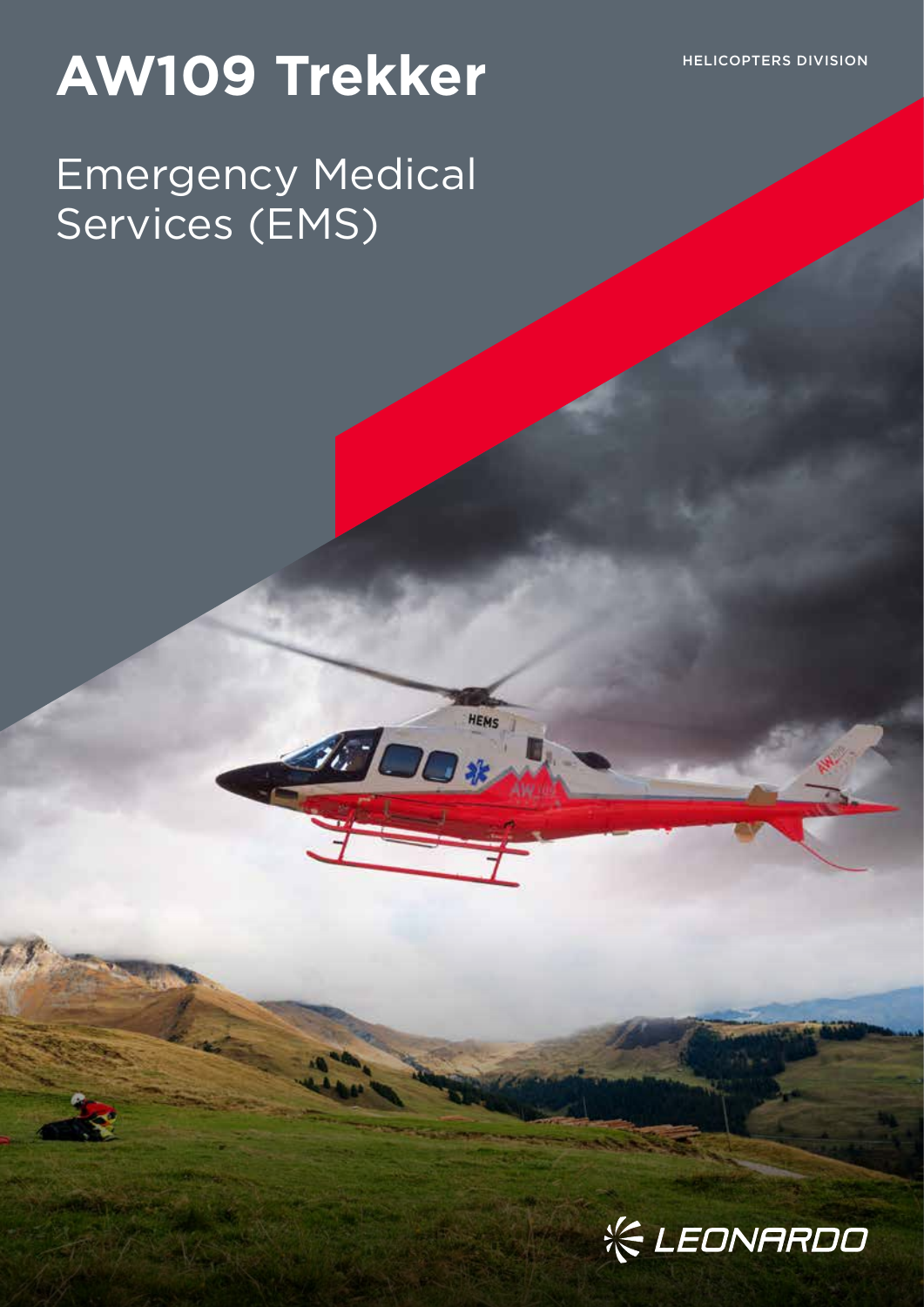

## **DISCOVER THE AW109 TREKKER EMS**

The AW109 Trekker is the newest light twin engine helicopter, equipped with skid landing gear, developed to provide the perfect solution for EMS operations. High productivity, excellent flying qualities, high controllability and manoeuvrability, robustness and high inherent safety characterise the helicopter. A spacious interior ensures successful completion of any EMS mission with access to the whole patient body.

## **DISTINCTIVE FEATURES**

- **›** Rugged skid landing gear
- **›** State-of-the-art glass cockpit
- **›** High payload.

## **VERSATILITY**

- **›** Ability to convert from 1 patient to 2
- **›** Ability to configure for highly intensive medical procedures: i.e. ECMO or NeoNatal.

## **VALUE FOR MONEY**

Best in class payload, speed and full body access allows for the EMS operators to successfully get to and treat the patient in a timely and effective manner.

## **STATE-OF-THE-ART SAFETY**

- **›** High resistance cocoon-type airframe
- **›** Crash resistant fuel system, crew and passengers seats
- **›** Powerful PW207C turbo-shaft engines with FADEC
- **›** Full Cat. A / Class 1 performance also in hot environments (up to ISA+20°C)
- **›** Enhanced situational awareness to maximise safety levels
- **›** 3-axis autopilot coupled to the GPS.

## **EXTENSIVE OPERATIONAL CAPABILITY**

**›** Extended operating envelope (weight / altitude / temperature).

## **ADVANCED AVIONICS**

State-of-the-art Genesys Aerosystems glass cockpit

- **›** Ergonomic and low workload cockpit layout
- **›** Two large format 6" x 8" EFI S displays providing Primary Flight Display (PFD) and Multi-Function Display (MFD) information
- **›** Integrated 3D Synthetic Vision with Highway-In-The-Sky (HITS) navigation
- **›** Integrated Helicopter Terrain Awareness Warning System (HTAWS) with worldwide terrain and obstacle database
- **›** Fully capable moving map
- **›** Dual VHF / AM, dual VOR, GPS, ESIS
- **›** Global Positioning System (GPS) augmented by the Wide Area Augmentation System (WAAS)
- **›** Mode S transponder
- **›** Integrated TAS capability
- **›** Co-pilot 6" x 8" Primary Flight Display available on request.



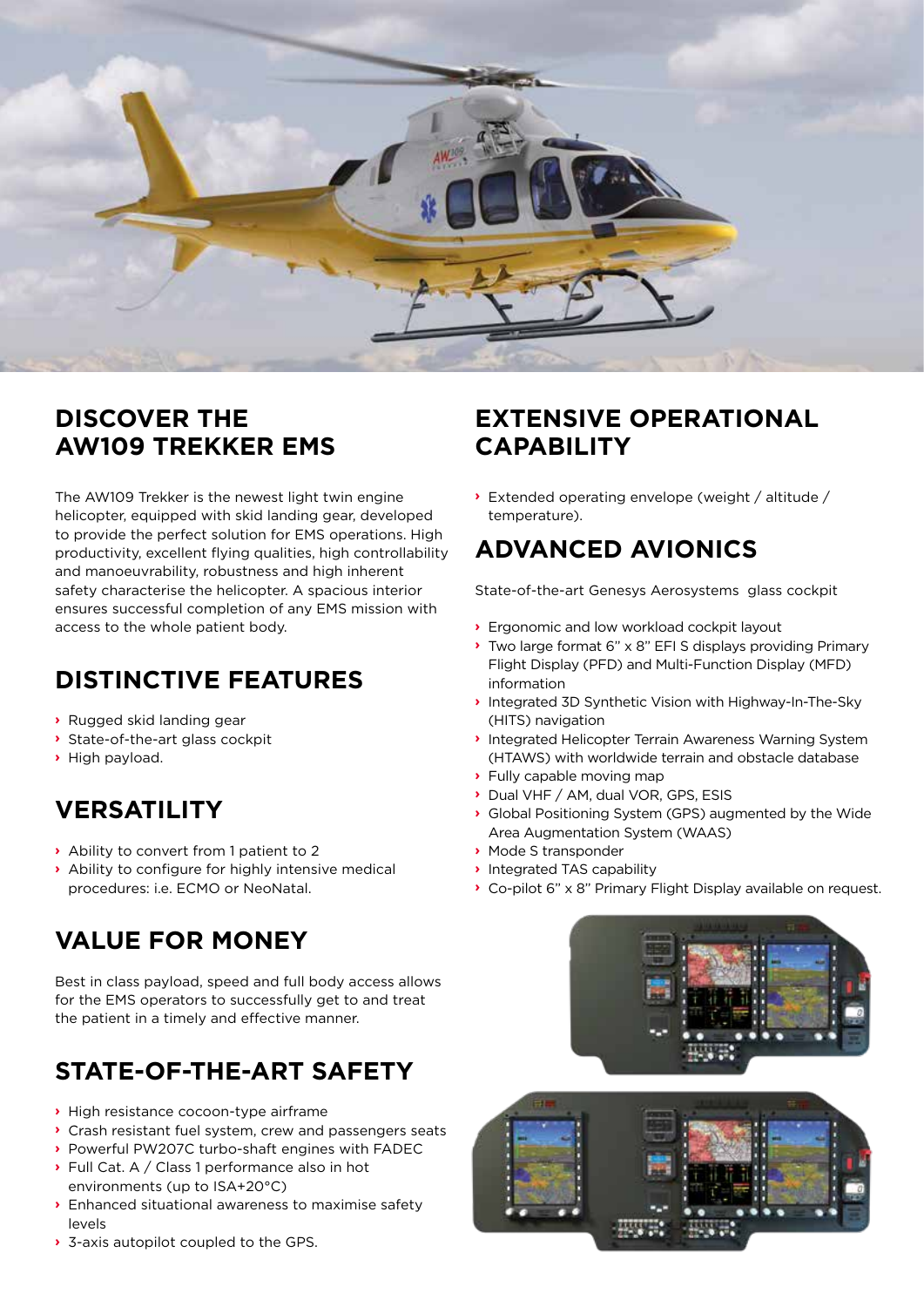

### **EMS TOP PERFORMER**

- **›** Versatile, high volume cabin, with space for 4 medical attendants and a single stretcher or 2 attendants in dual stretcher configuration, with full body access
- **›** Comprehensive range of mission equipment including: Liquid or Gas Oxygen, suction, external rescue hoist, cable cutter, searchlight
- **›** Large sliding doors allow for swift, easy loading and unloading of personnel
- **›** More than 140 knots cruise speed, providing rapid response.



#### **AW109 TREKKER CHARACTERISTICS**

#### **WEIGHTS**

| MGW | 3,175 kg | $(7,000$ lb) |
|-----|----------|--------------|
|     |          |              |

#### **PERFORMANCE (ISA, MGW)**

| VNE (SL)                     | 281 km/h   | $(152$ kt)            |
|------------------------------|------------|-----------------------|
| Max Cruise Speed (MCP, SL)   | 281 km/h   | (152 kt)              |
| HIGE (TOP)                   | 4.609 m    | $(15,120 \text{ ft})$ |
| HOGE (TOP)                   | 2.926 m    | (9.600 ft)            |
| Max Range (5,000 ft) (1)     | 685 km     | $(370 \text{ nm})$    |
| Max Endurance (5,000 ft) (1) | 3 h 35 min |                       |
|                              |            |                       |

#### **POWERPLANT**

Engines 2 x Pratt&Whitney Canada PW207C Power Rating - AEO Take-Off 2 x 548 kW (2 x 735 shp)

#### **FUEL CAPACITY**

| 3-cell fuel system | 5751  | $(152 \cup$ Sgal $)$  |
|--------------------|-------|-----------------------|
| 4-cell fuel system | 669 I | $(177 \text{ USgal})$ |

#### **SEATING**

Crew / Passengers:

- › 1 or 2 pilots with 7 or 6 passengers
- $\rightarrow$  1 or 2 pilots with 1 stretcher and 3/4 medical attendants
- › 1 or 2 pilots with 2 stretchers and 2 medical attendants

#### **DIMENSIONS**

- $\rightarrow$  Overall length <sup>(2)</sup> 12.96 m (42 ft 06 in)
- $\rightarrow$  Overall height <sup>(2)</sup> 3.60 m (11 ft 09 in)
- 

(1) with 525 kg usable fuel - no reserve (2) Rotors turning